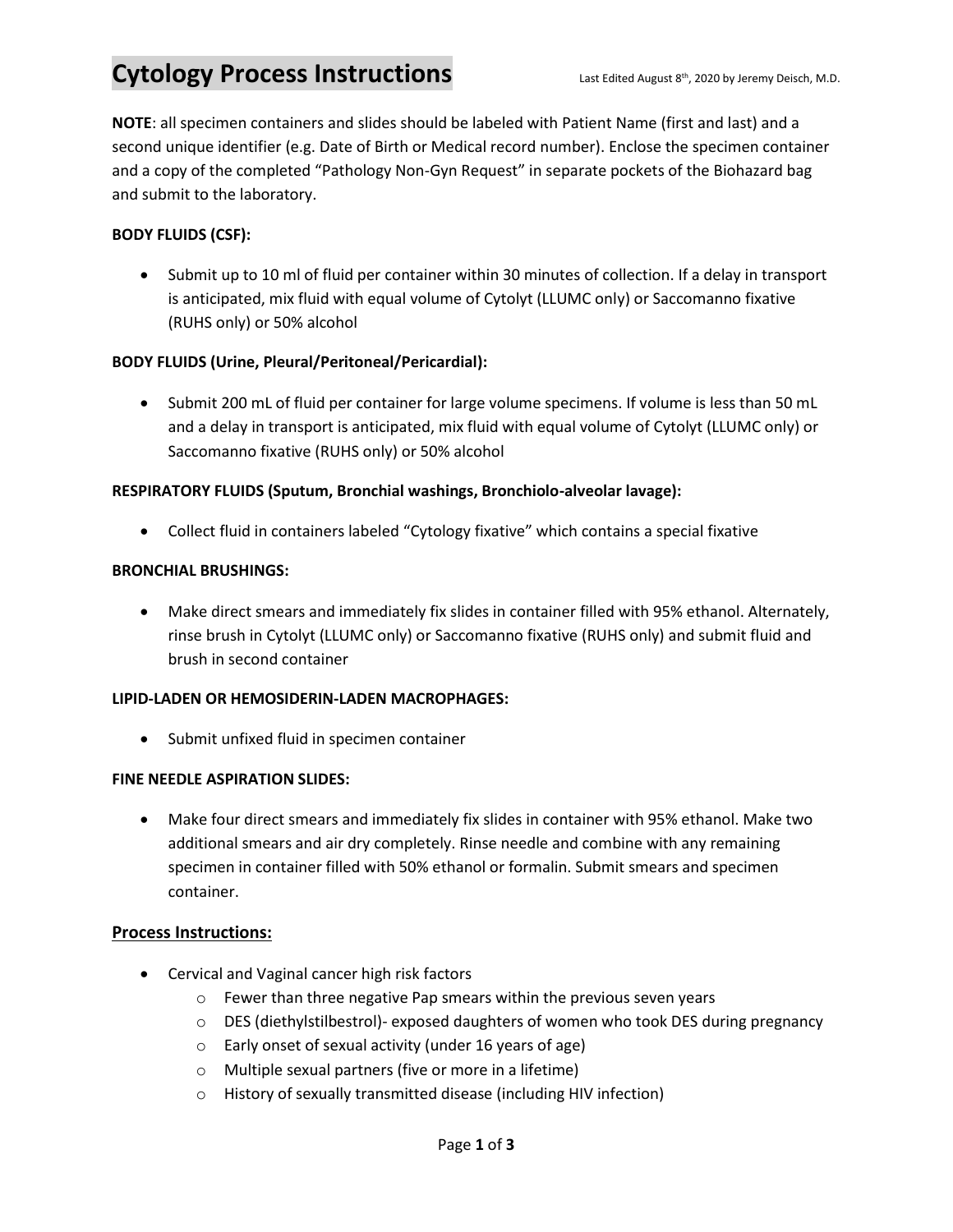### Cytology Process Instructions Last Edited August 8<sup>th</sup>, 2020 by Jeremy Deisch, M.D.

- o Cigarette smoking
- To ensure the best possible result from a Pap smear, be sure the patient:
	- o Abstains form sexual intercourse for 24-48 hours prior to examination
	- o Abstains from using vaginal lubricant or medication, vaginal contraceptives, or douches for 24-48 hours prior to the examination
	- $\circ$  Is not having a menstrual period: If so, the appointment should be rescheduled is possible
		- The optimal time for a Pap smear is around day 16-18 of menstrual cycle

#### **Instructions for Obtaining a ThinPrep Pap Smear (Brush/Spatula/Broom-like collections):**

- **NOTE:** At the time of specimen collection, label the specimen vial with Patient name (first and last) and a second unique identifier (e.g. Date of Birth or Medical record number) and not last menstrual period (LMP)
- To optimize cellular yield, DO NOT USE LUBRICANT ON THE SPECULUM. The speculum may be run under warm water for easier insertion if desired
- **Step 1a**: Sample ectocervix with a plastic spatula collection device
	- $\circ$  Rinse spatula in the PreservCyt vial by swirling vigorously 10 times. Discard collection device. Place cap on vial until step 2
	- $\circ$  Sample from the endocervix with an endocervical brush collection device. Proceed to step 2
- **Step 1b:** Sample from the cervix using a broom-like collection device. Proceed to step 2
- **Step 2:** Rinse collection device in the PreservCyt vial by pushing and rotating the brush into bottom of the vial 10 times. While pushing against the PreservCyt vial wall, force the bristles to bend apart. Finally, swirl the brush vigorously to further release cellular material. Discard the collection device
- **Step 3:** Tighten the PreservCyt vial cap so that the black "torque" line on the cap passes the black "torque" line on the vial
- **Step 4:** Enclose the specimen vial and a copy of the MC PATHOLOGY GYN request form in separate pockets of a biohazard bad and submit to the laboratory.

#### **Instructions for Obtaining a Conventional Pap Smear:**

- **NOTE:** At the time of specimen collection, label the specimen vial with Patient name (first and last) and a second unique identifier (e.g. Date of Birth or Medical record number) and not last menstrual period (LMP)
- **DO NOT USE LUBRICANT ON THE SPECULUM.** The speculum may be run under warm water for easier insertion if desired.
- Place the vaginal pool mucus on the slide near the frosted end. Do not smear.
- Scrape the cervix with the spatula provided. Do not smear
- Insert the endocervical brush into the endocervical canal until the bristles are barely visible. Turn endocervical brush 9—180 degrees and remove.